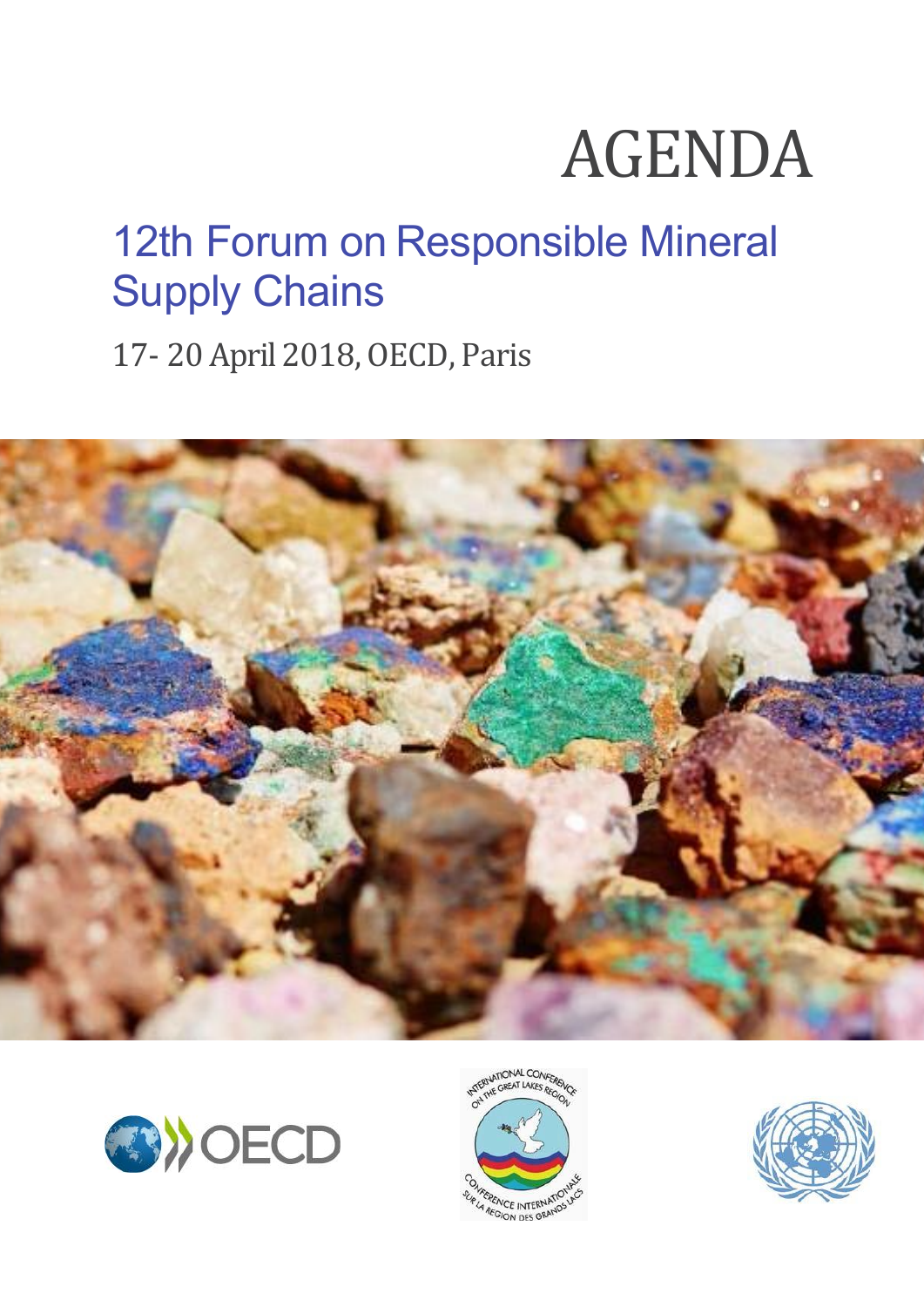# **About the OECD**

The Organisation for Economic Co-operation and Development (OECD) is a forum in which governments compare and exchange policy experiences, identify good practices in light of emerging challenges, and promote decisions and recommendations to produce better policies for better lives. The OECD's mission is to promote policies that improve economic and social well-being of people around the world.

# **About the ICGLR**

The International Conference on the Great Lakes Region (ICGLR) is an inter-governmental organization of the countries in the African Great Lakes Region. Its establishment was based on the recognition that political instability and conflicts in these countries have a considerable regional dimension and thus require a concerted effort in order to promote sustainable peace and development. [www.icglr.org/index.php/en/](http://www.icglr.org/index.php/en/)

# **About the United Nations Group of Experts (UN GoE)**

The UN GoE for the Democratic Republic of Congo (DRC) was established by Resolution 1533 (2004) to monitor the implementation of the UN Security Council sanctions regime for the DRC. The GoE is composed of experts who conduct investigations in areas where armed groups are active, including into political and military leaders of armed groups, individuals and entities illegally supporting armed groups through illicit trade of natural resources, elements of state security forces engaged in illegal natural resource exploitation and due diligence implementation with regard to natural resources. [www.un.org/sc/suborg/en/sanctions/](http://www.un.org/sc/suborg/en/sanctions/1533/work-and-mandate/expert-reports)

# **About the OECD Due Diligence Guidance**

The [OECD Due Diligence Guidance for Responsible Supply Chains of Minerals from Conflict-Affected](http://www.oecd.org/daf/inv/mne/GuidanceEdition2.pdf)  [and High-Risk Areas](http://www.oecd.org/daf/inv/mne/GuidanceEdition2.pdf) (OECD Mineral Due Diligence Guidance) provides detailed recommendations to help companies respect human rights and avoid contributing to conflict through their mineral purchasing decisions and practices. The OECD Due Diligence Guidance is for use by any company potentially sourcing minerals or metals from conflict-affected and high-risk areas. It is one of the international frameworks available to help companies meet their due diligence reporting requirements. This Guidance builds on the broader recommendations on responsible business conduct set out in the OECD Guidelines for Multinational Enterprises.

mneguidelines.oecd.org/mining.htm and http://mneguidelines.oecd.org/

#### **Background**

The Forum on Responsible Mineral Supply Chains was initiated in 2011. The Forum is jointly organised by the OECD, the International Conference on the Great Lakes Region (ICGLR) and UN Group of Experts on the Democratic Republic of Congo with the support of the European Union (EU).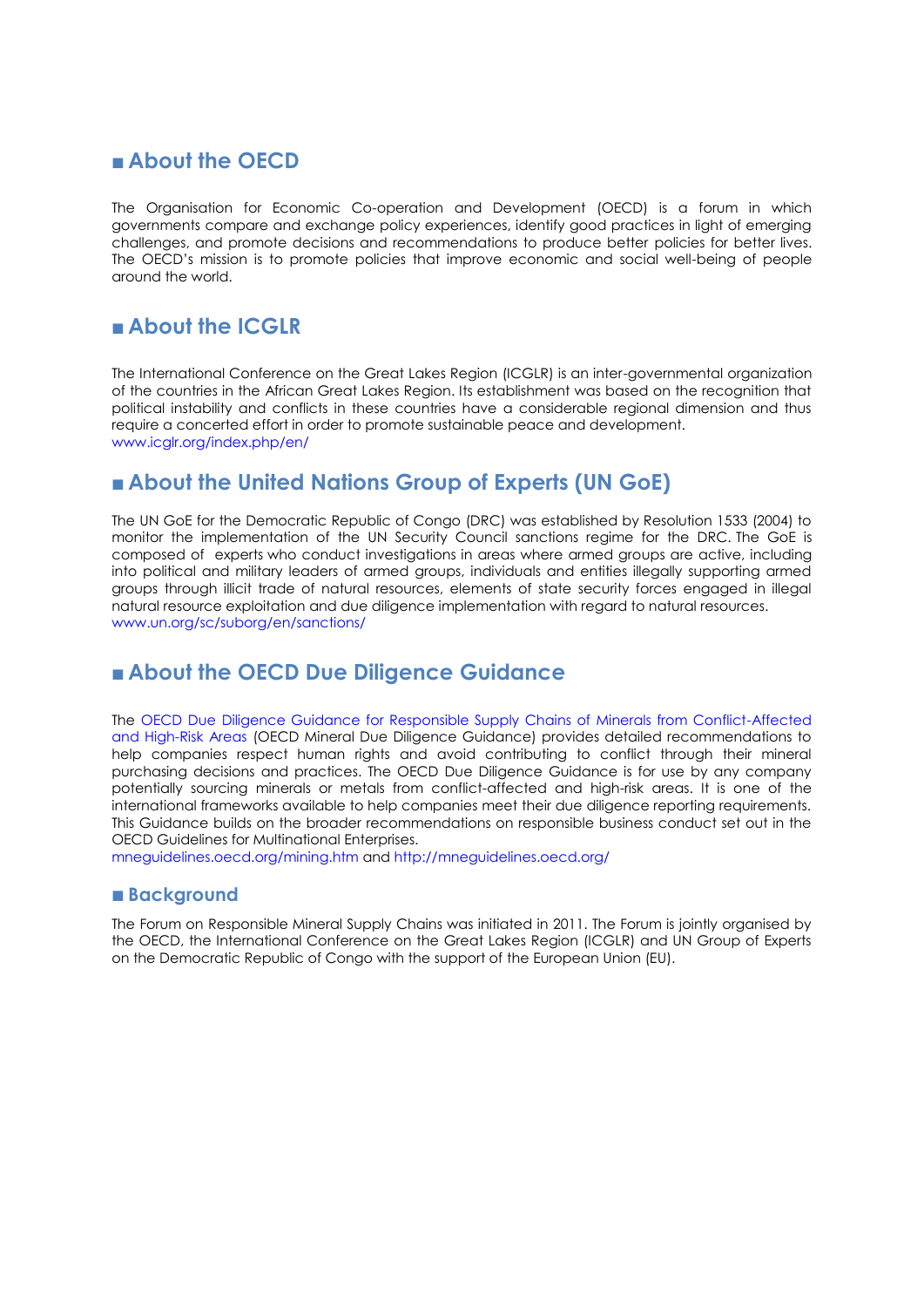# **Meeting format**

The 12**th** Forum on Responsible Mineral Supply Chains will provide the opportunity to review and discuss implementation of the [OECD Due Diligence Guidance for Responsible Supply Chains of Minerals from](http://www.oecd.org/daf/inv/mne/GuidanceEdition2.pdf)  [Conflict-Affected and High-Risk Areas](http://www.oecd.org/daf/inv/mne/GuidanceEdition2.pdf) (OECD Due Diligence Guidance), and other initiatives to enable responsible mineral production and sourcing. More than 700 stakeholders will come together to discuss drivers for responsible sourcing across various minerals, alignment of industry programmes, the OECD portal for supply chain risk information, government monitoring of Guidance uptake and promotion, company risk mitigation and reporting, the role of commodity traders and country-level implementation progress in India, Europe, Latin America, and West Africa.

Specifically, the 12th Forum will explore the following themes:

- Drivers for responsible sourcing across various minerals;
- Alignment of industry programmes;
- The OECD portal for supply chain risk information:
- Government monitoring of Guidance uptake and promotion;
- Company risk mitigation and reporting;
- The role of commodity traders and country-level implementation progress in India, Europe and West Africa.

#### **Chatham House Rule**

The meeting will be held under the Chatham House Rule from Tuesday 17 April 14:15 until the end of the day on 20 April 2018; exceptionally, the opening session in the morning and second session in the early afternoon of 17 April (from 11:00 to 15:30) will be open to the press. "*When a meeting, or part thereof, is held under the Chatham House Rule, participants are free to use the information received, but neither the identity nor the affiliation of the speaker(s), nor that of any other participant, may be revealed*." This rule applies to social media.

# **Practical information**

# **17-19 April 2018**| **OECD Conference Centre,**

In light of increased security measures, you must pre-register for the meeting and print your validated registration to access the OECD reception area. On arrival, you must register at the Reception desk to obtain a visitor's badge. Please bring photo identification with you. **Please arrive well in advance of the start of your meeting to allow sufficient time for the formalities.**

# **20 April 2018**| **OECD Conference Centre, Room CC1**

The Forum will be followed by an OECD-World Bank event on artisanal and small scale mining which will take place on 20 April 2018 at 9:00 – 15:45 at the OECD Conference Centre.

#### **Please note that several side-meetings are taking all throughout the week – see open sidemeeting schedule at the end of this agenda.**

# ■ Contact

#### **Ariane ROTA** |[Ariane.ROTA@oecd.org](mailto:Ariane.ROTA@oecd.org)

Administrative Assistant, Responsible Business Conduct Unit, OECD Directorate for Financial and Enterprise Affairs

Follow us on Twitter @OECD\_BizFin and join the conversation at #OECDminerals



Supported by the European Union through the Instrument contributing to Stability and Peace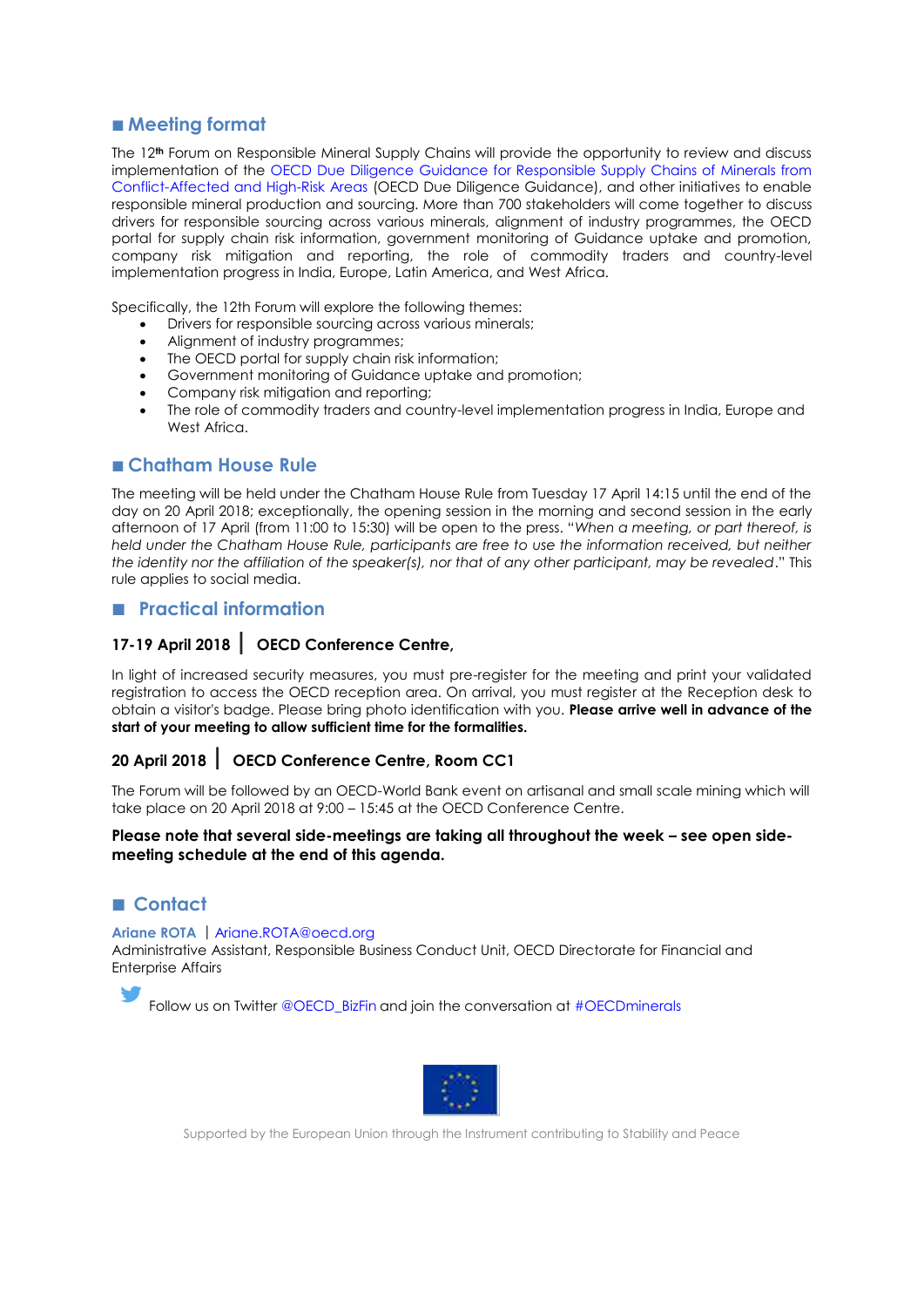# **DAY 1: TUESDAY, 17 APRIL 2018** |**General updates and overview**

#### **11:00 – 11:30 Welcome Remarks** \*\*\* OPEN TO MEDIA \*\*\*

*P* Room CC1 Welcome remarks

- **Mr. Masamichi Kono,** Deputy Secretary-General, OECD
- **Ambassador Zachary Muburi Muita**, Executive Secretary of ICGLR
- **Mr. Zobel Behalal**, UN Group of Experts on the Democratic Republic of the Congo

#### **11:30 – 12:30 Drivers and Barriers to Responsible Sourcing** \*\*\* OPEN TO MEDIA \*\*\*

This opening panel will take stock of and reflect on current government and industryled efforts to promote responsible sourcing and overcome systemic challenges in mineral supply chains. The panel will also focus on emerging trends aiming at fostering business accountability with regard to sourcing practices.

- **Ambassador Said Djinnit**, United Nations Secretary General Special Envoy for the Great Lakes region
- **Mr. Douglas Carpenter**, Coordinator for Economic and Environmental Issues, Africa Department, European External Action Service – TBC
- **Mr. David Bouffard,** Vice President, Signet Corporate Affairs at Signet Jewellers Ltd.
- **Ms. Kirstina Combe**, Head of Regulation and Compliance, LME Group
- **Ms. Urica Primus,** President, Guyana Women Miners Organisation
- **Ms. Joanne Lebert**, Executive Director, IMPACT

#### **12:30 – 14:00 Lunch Break**

| $14:00 - 15:30$              | <b>OECD Alignment Assessment – Launch of publication *** OPEN TO MEDIA ***</b>                                                                                                                                                                                                                                                      |  |  |  |
|------------------------------|-------------------------------------------------------------------------------------------------------------------------------------------------------------------------------------------------------------------------------------------------------------------------------------------------------------------------------------|--|--|--|
| $\triangle$ Room CC1         | The results of the OECD Alignment Assessment of industry programmes with the OECD<br>Due Diligence Guidance on Responsible Mineral Supply Chains will be launched and<br>discussed with the participation of informal Advisory Group members, including<br>interventions from programmes that participated in the pilot assessment. |  |  |  |
|                              | Presenters:                                                                                                                                                                                                                                                                                                                         |  |  |  |
|                              | <b>Ms. Hannah Koep-Andrieu</b> , Policy Adviser, Responsible Business Conduct unit,<br>OECD                                                                                                                                                                                                                                         |  |  |  |
|                              | Mr. Andrew Britton, Managing Director, Kumi Consulting                                                                                                                                                                                                                                                                              |  |  |  |
|                              | Discussants:                                                                                                                                                                                                                                                                                                                        |  |  |  |
|                              | Representatives from the five programs that volunteered in the pilot<br>$\bullet$<br>assessment: DMCC, ITSCI, LBMA, RJC and RMI                                                                                                                                                                                                     |  |  |  |
|                              | Ms. Sophia Pickles, Senior Campaigner, Global Witness<br>$\bullet$                                                                                                                                                                                                                                                                  |  |  |  |
|                              | Mr. Marten Westrup, Coordinator Energy and Raw Materials, European<br>$\bullet$<br>Commission DG Trade                                                                                                                                                                                                                              |  |  |  |
| $15:30 - 16:15$ Coffee break |                                                                                                                                                                                                                                                                                                                                     |  |  |  |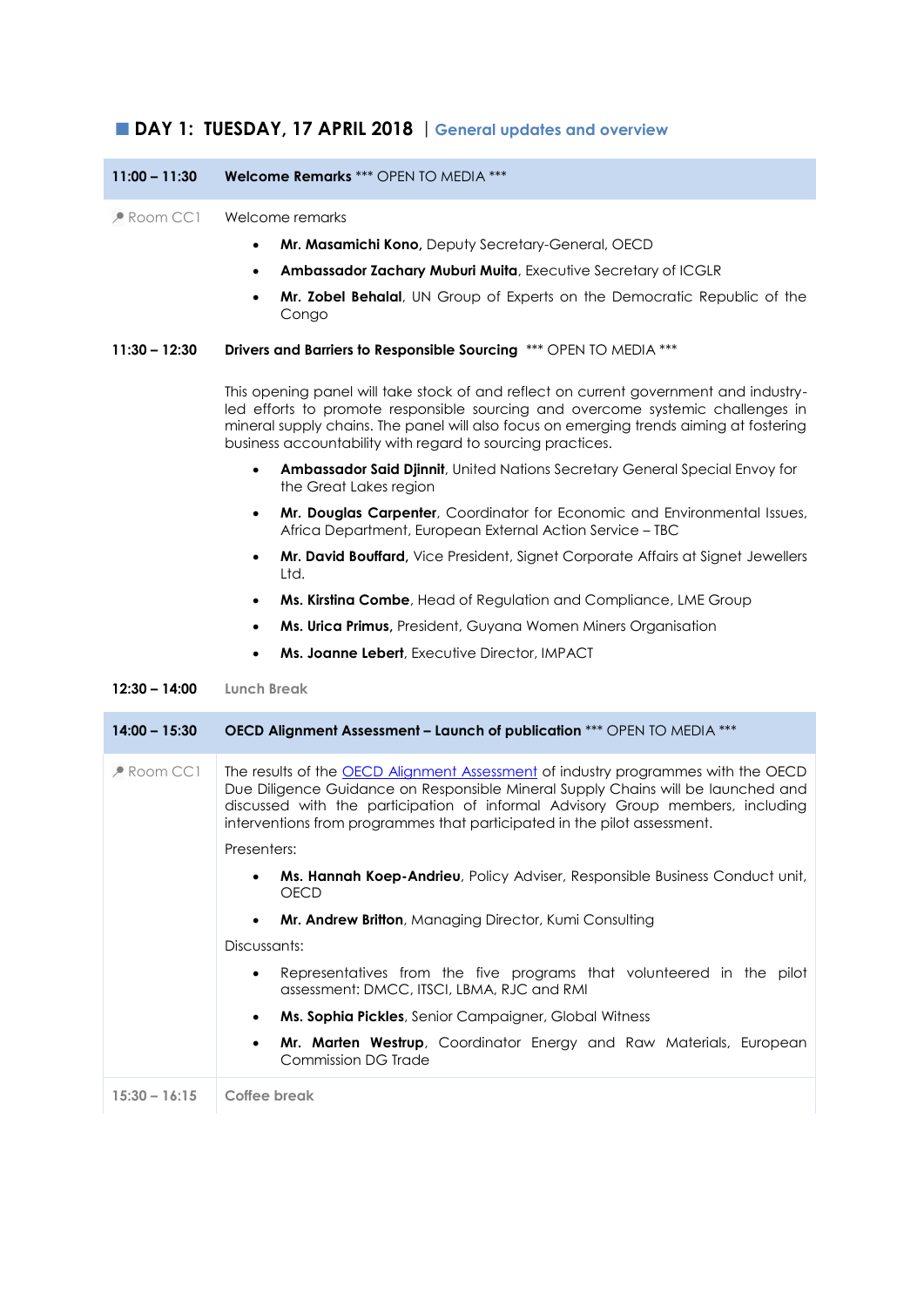#### **16:15 – 18:00 Parallel Sessions**

The following sessions will be divided onto two parallel tracks:

*Exploratory Sessions* will introduce and explore new ideas and topics

**Deep Dive Sessions** will discuss technical challenges and/or deal with recurring topics with a view to supporting concrete follow up actions

#### Room CC1

*Exploratory: Practical Tools for the Private Sector for Tackling Gender Risks in Mineral Supply Chains*

The session will showcase new and innovative tools to effectively identify and respond to gender-specific risks in the minerals sector. Concrete input drawn from presenters, respondents and attendees in active discussions will provide a clear direction on why and how actors in minerals supply chains can more effectively tackle gender-specific challenges.

Moderator: **Ms. Mathilde Mesnard,** Deputy Director for Financial and Enterprise Affairs, OECD **Secretariat** 

Discussants:

- **Ms. Kady Seguin**, Technical Director, IMPACT
- **Ms. Jenn Hinton**, Gender specialist and mine owner, Uganda
- **Mr. Yaw Britwum,** Programme Manager, Solidaridad Ghana
- **Ms. Amina Tahiru**, ASM Coordinator, Women in Mining
- **Mr. Jan Pieter Barendse**, Focal Point Raw Materials, Ministry of Foreign Affairs the **Netherlands**
- **Ms. Theonestina Mwasha**, Independent ASM-expert researcher and trainer
- **Ms. Kesha Frank**, Designer, Fair Trade Jewellery Company
- **Mr. Alan Bryden**, Head, Public-Private Partnerships, Geneva Centre for the Democratic Control of Armed Forces
- **Ms. Viviane Sebahire Maramuke**, Solidarité des femmes pour le développement intégral
- **Ms. Janne Kaiser-Tedesco**, Adviser, Extractives for Development, GIZ
- **Ms. Emily Vallée Watt**, Analyst, Natural Resources, Global Affairs Canada

**18:00 – 20:00 Cocktail - Salon du Parc**

#### **P** Room CC6

#### **Deep Dive: Value of Implementing Due Diligence – Case studies in 3Ts & Gold**

This session will be an opportunity to present and discuss a draft statement prepared by the Multi-Stakeholder Steering Group recognising the value of implementing due diligence. The discussion will focus on further action needed to address certain cost recovery issues associated with implementation of the Due Diligence Guidance, particularly faced by upstream actors in CAHRAs.

Moderator: **Mr. Tyler Gillard**, Head of Sector Projects and Legal Advisor, Responsible Business Conduct Unit, OECD

*Deep Dive sessions will not feature panellists; the moderator will set out objectives and call on participants from the floor.*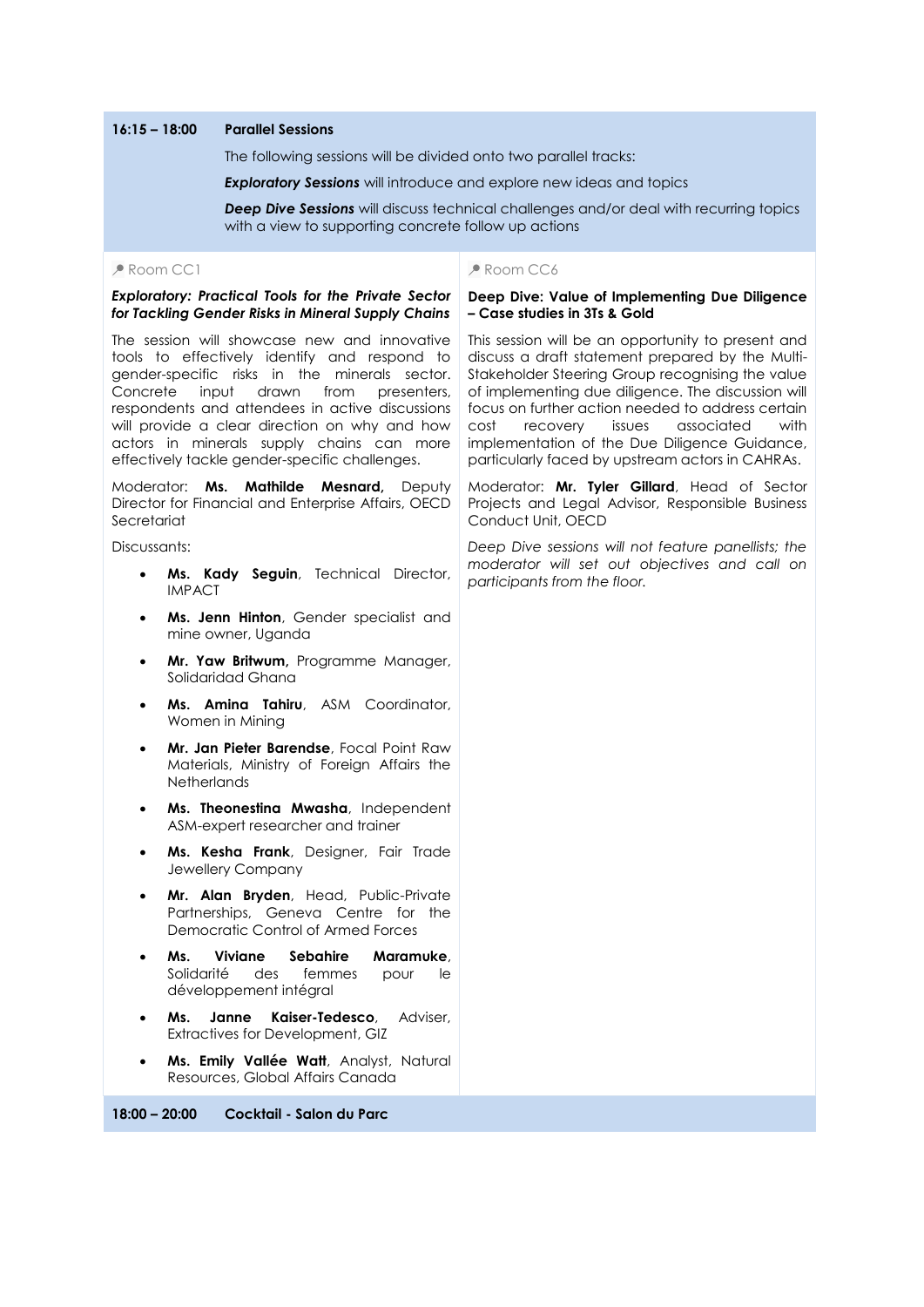# **DAY 2: WEDNESDAY, 18 APRIL 2018**|**Mineral specific discussions and cross-cutting issues from both upstream and downstream perspectives**

**09:00 – 10:00 Data and tools for understanding risk in mineral supply chains**

| Room CC1                                                                                                                                                                                                                                                                              |      | prevalent.                                                                                                                                                                                                                                                            | This session will be an update on the on-going development of the OECD Portal for<br>Supply Chain Risk Information. The Portal intends to support companies implementing<br>steps 1 and 2 of the Guidance by collecting relevant, authoritative, and up-to-date<br>information to help them identify the risks listed in Annex II where they are most |                                                                                                                                                                                                                                                                                                           |                                                                                                                                                                                                                                                                              |
|---------------------------------------------------------------------------------------------------------------------------------------------------------------------------------------------------------------------------------------------------------------------------------------|------|-----------------------------------------------------------------------------------------------------------------------------------------------------------------------------------------------------------------------------------------------------------------------|-------------------------------------------------------------------------------------------------------------------------------------------------------------------------------------------------------------------------------------------------------------------------------------------------------------------------------------------------------|-----------------------------------------------------------------------------------------------------------------------------------------------------------------------------------------------------------------------------------------------------------------------------------------------------------|------------------------------------------------------------------------------------------------------------------------------------------------------------------------------------------------------------------------------------------------------------------------------|
|                                                                                                                                                                                                                                                                                       |      |                                                                                                                                                                                                                                                                       | Discussants will present existing tools and sources of information to be featured in the<br>Portal and how those can be used in the due diligence process. This session will also<br>allow for discussants to present other data driven due diligence initiatives.                                                                                    |                                                                                                                                                                                                                                                                                                           |                                                                                                                                                                                                                                                                              |
|                                                                                                                                                                                                                                                                                       | OECD |                                                                                                                                                                                                                                                                       | Moderator: Mr. Louis Maréchal, Policy Advisor, Responsible, Business Conduct Unit,                                                                                                                                                                                                                                                                    |                                                                                                                                                                                                                                                                                                           |                                                                                                                                                                                                                                                                              |
|                                                                                                                                                                                                                                                                                       |      | Discussants:                                                                                                                                                                                                                                                          |                                                                                                                                                                                                                                                                                                                                                       |                                                                                                                                                                                                                                                                                                           |                                                                                                                                                                                                                                                                              |
|                                                                                                                                                                                                                                                                                       |      | $\bullet$<br>Centre                                                                                                                                                                                                                                                   | Ms. Lucia Mancini, Scientific Officer, European Commission Joint Research                                                                                                                                                                                                                                                                             |                                                                                                                                                                                                                                                                                                           |                                                                                                                                                                                                                                                                              |
|                                                                                                                                                                                                                                                                                       |      | $\bullet$<br>International                                                                                                                                                                                                                                            | Ms. Lucy Graham, Researcher on Business and Human Rights, Amnesty                                                                                                                                                                                                                                                                                     |                                                                                                                                                                                                                                                                                                           |                                                                                                                                                                                                                                                                              |
|                                                                                                                                                                                                                                                                                       |      | $\bullet$                                                                                                                                                                                                                                                             | Ms. Michèle Bruelhart, Director of Innovation, Responsible Mineral Initiative                                                                                                                                                                                                                                                                         |                                                                                                                                                                                                                                                                                                           |                                                                                                                                                                                                                                                                              |
|                                                                                                                                                                                                                                                                                       |      | $\bullet$                                                                                                                                                                                                                                                             | Mr. Stefan Crets, Executive Director, CSR Europe                                                                                                                                                                                                                                                                                                      |                                                                                                                                                                                                                                                                                                           |                                                                                                                                                                                                                                                                              |
| $10:00 - 10:45$                                                                                                                                                                                                                                                                       |      | Coffee break                                                                                                                                                                                                                                                          |                                                                                                                                                                                                                                                                                                                                                       |                                                                                                                                                                                                                                                                                                           |                                                                                                                                                                                                                                                                              |
| $10:45 - 12:45$                                                                                                                                                                                                                                                                       |      |                                                                                                                                                                                                                                                                       |                                                                                                                                                                                                                                                                                                                                                       |                                                                                                                                                                                                                                                                                                           |                                                                                                                                                                                                                                                                              |
|                                                                                                                                                                                                                                                                                       |      | <b>Parallel Mineral Specific Sessions</b>                                                                                                                                                                                                                             |                                                                                                                                                                                                                                                                                                                                                       |                                                                                                                                                                                                                                                                                                           |                                                                                                                                                                                                                                                                              |
| Diamonds-<br><b>Looking Ahead</b>                                                                                                                                                                                                                                                     |      | Mica – Stock<br><b>Taking of</b><br><b>Current</b><br><b>Initiatives</b>                                                                                                                                                                                              | Gold as a<br>currency and<br>related<br>challenges for<br>responsible<br>sourcing                                                                                                                                                                                                                                                                     | 3Ts - Down-<br>stream due<br>diligence efforts<br>- smelter audits<br>and beyond                                                                                                                                                                                                                          | Cobalt-<br><b>Establishing</b><br>effective links<br>between<br>upstream and<br>downstream<br>due diligence                                                                                                                                                                  |
| Room CC6                                                                                                                                                                                                                                                                              |      | Room CC18                                                                                                                                                                                                                                                             | Auditorium                                                                                                                                                                                                                                                                                                                                            | Room CC20                                                                                                                                                                                                                                                                                                 | Room CC1                                                                                                                                                                                                                                                                     |
| This session will<br>offer an<br>exchange of<br>views with key<br>stakeholders on<br>what can be<br>done to<br>strengthen<br>implementation of<br>the Guidance in<br>diamond supply<br>chains.<br>Moderator: Mr.<br>Tyler Gillard,<br><b>OECD</b><br>Key note: Ms.<br>Hilde Hardeman, |      | This session will<br>take stock of past<br>and current<br>projects for<br>implementing fair,<br>responsible and<br>sustainable<br>practices along<br>mica supply<br>chains.<br>Moderator: Dr.<br>Fabiana Di<br>Lorenzo, Due<br>Diligence<br>Manager, Levin<br>Sources | This session will<br>explore the<br>unique role gold<br>plays as a<br>currency in<br>developing<br>countries, and the<br>various challenges<br>this poses to<br>responsible<br>sourcing initiatives.<br>Moderator: Mr.<br>Louis Maréchal,<br><b>OECD</b><br>Presenter:                                                                                | This session will<br>explore how<br>downstream<br>actors can<br>support global<br>implementation of<br>due diligence<br>upstream,<br>including through<br>audits, purchasing<br>practices and risk<br>reporting and<br>mitigation<br>practices.<br>Moderator: Ms.<br>Gudrun Franken,<br>Federal Institute | This session will<br>seek to identify<br>gaps and<br>challenges<br>preventing<br>effective linkages<br>between on-the-<br>ground projects<br>and mid- and<br>downstream due<br>diligence<br>expectations.<br>Moderator: Ms.<br>Hannah Koep-<br>Andrieu, OECD<br>Discussants: |
| Head of the<br>European<br>Commission's                                                                                                                                                                                                                                               |      | Discussants:<br>Ms. Claire Van<br><b>Bekkum, Project</b>                                                                                                                                                                                                              | Mr. Patrick Schein,<br>Alliance for<br>Responsible                                                                                                                                                                                                                                                                                                    | for Geosciences<br>and Natural<br>Resources (BGR)                                                                                                                                                                                                                                                         | Mr. Joseph Ikoli<br>Yombo, Secretary<br>General of Mines                                                                                                                                                                                                                     |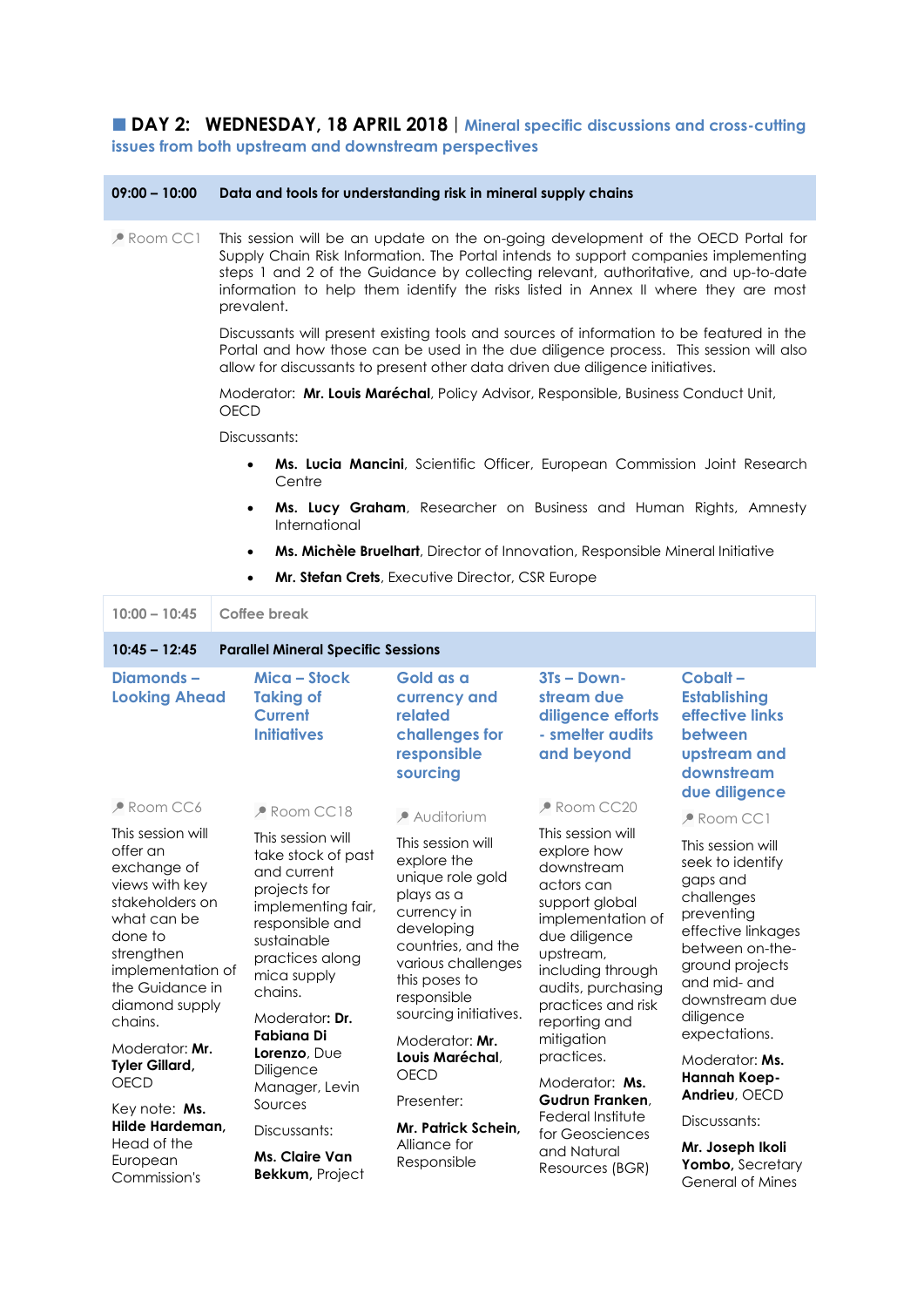Service for Foreign Policy Instruments (FPI), KP Chair

Discussants:

**Mr. Maurice Miema**, Chief of **Certification** Division, Centre for Expertise, Evaluation and Certification, **Democratic** Republic of Congo

**Mr. Michel Yoboue**, **Executive** Director, Groupe de Recherche et de Plaidoyer sur les Industries Extractives (GRPIE)

**Mr. Stephane Fischler**, Chairman, World Diamond Council (WDC)

**Mr. David Bouffard,** Vice President, Corporate Affairs, Signet Jewellers Ltd.

**Dr. Michael Gibb**, Campaign Leader for Conflict Resources, Global Witness

**Ms. Carrie George**, Director of Responsible Sourcing of Materials, Brilliant Earth

**12:45 – 14:15 Lunch break**

Manager**,** Terres des Hommes

**Ms. Fanny Frémont**, Project Manager, Responsible Mica Initiative

# **Ms. Maja Erbs**,

Manager Corporate Responsibility, Group Corporate

Vice President, Responsible Minerals Initiative

**Dr. Ousmane** 

**Mining Discussants** 

**Ilboudo,**  Permanent Secretary of **National** Commission of Mines, Burkina Faso

**Mr. Patience Singo**, **Governance** Advisor, IMPACT

**Mr. Mamadou Barry**, Senior Mining Specialist, Energy and Extractives Global Practice, World Bank Group

**Ms. Keita Gekobed Sogoba**, Head of the **Oversight** Committee, Federation of Women in Mining, Mali

Discussants:

**Mr. Gerard Nayuburundi**, Coordinator of the Technical Unit on Natural Resources, ICGLR

**Ms. Marianna Smirnova,** Project Manager, Responsible Mineral Initiative

**Ms. Kay Nimmo,**  Head of Sustainability, International Tin Association Ltd.

**Mr. André Schmitz**, Senior Director Responsible Mineral Sourcing, Siemens

**Mr. Adam Schafer**, Supply Chain Sustainability Director, Intel

Ministry, **Democratic** Republic of Congo

#### **Mr. Sun Lihui**,

Director, Development Department, China Chamber of Commerce, Metals, Minerals and Chemicals

**Mr. Bryce Lee**, Director of CSR, Huayou

**Ms. Michèle Bruelhart**, Director for Innovation, Responsible Mineral Initiative

**Mr. James Nicholson**, Head of Corporate Responsibility, Trafigura Group

**Dr. Cristina Duranti**, Good **Shepherd** International Foundation

**Ms. Seema Joshi,**

Head of Business and Human Rights, Amnesty International

Responsibility, Merck **Ms. Leah Butler**,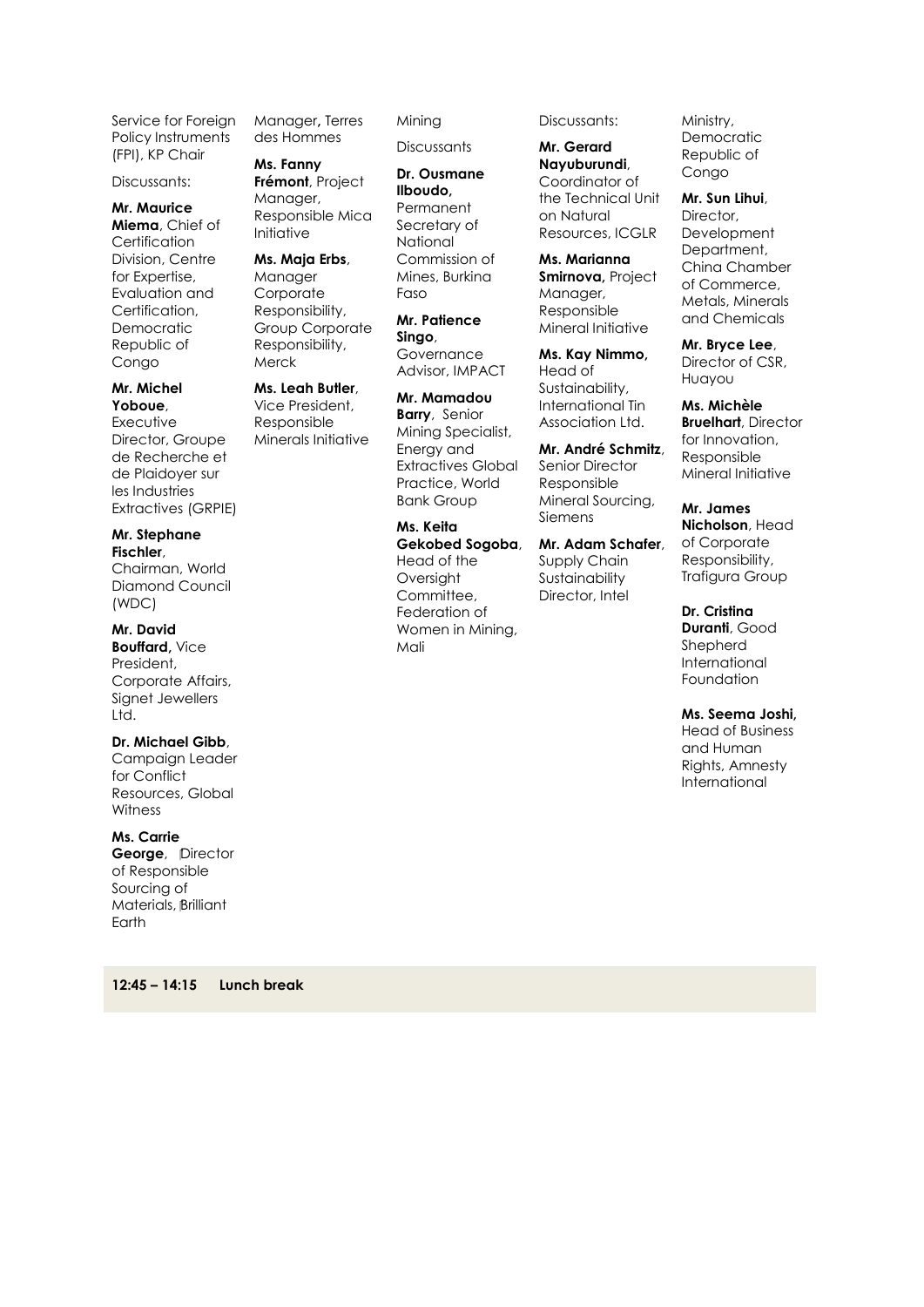#### **14:15 -15:45 Parallel Sessions**

The following sessions will be divided onto two parallel tracks:

**Exploratory Sessions** will introduce and explore new ideas and topics

**Deep Dive Sessions** will discuss technical challenges and/or deal with recurring topics with a view to supporting concrete follow up actions

| Room CC1<br>Discussants:<br>$\bullet$<br>Cobalt<br>$\bullet$<br>$\bullet$ | <b>Exploratory - Use of Technology</b><br>This session will explore how technology can be used to<br>obtain and assess information on mineral supply chains<br>with a particular focus on block chain-based tools.<br>Moderator: Ms. Loretta Joseph, Chair, Advisory Council,<br>Australian Digital Commerce Association<br>Mr. Ryan Taylor, CEO, Consensas<br>Dr. Nicholas Garrett, CEO, RCS Global / Better<br>Mr. Etienne Atger, CEO, Barksanem<br>Ms. Hafren Williams, Senior Programme Officer,<br>International Council on Mining and Metals<br>Mr. Johan Zandbergen, CEO, ChainPoint | <b>Deep Dive - Company Risk Mitigation</b><br>and Remediation<br>Room CC6<br>This session will identify the barriers to<br>scaling up effective risk mitigation efforts,<br>including how remediation for harms can<br>be addressed. In particular, this session will<br>seek to understand and address the<br>primary drivers that can lead to industry<br>de-risking supply chains and disengaging<br>from conflict-affected and high-risk areas.<br>Moderator: Mr. Tyler Gillard, Head of<br>Sector Projects and Legal Advisor,<br>Responsible Business Conduct Unit, OECD<br>Deep Dive sessions will not feature<br>panellists; the moderator will set out<br>objectives and call on participants from<br>the floor. |
|---------------------------------------------------------------------------|---------------------------------------------------------------------------------------------------------------------------------------------------------------------------------------------------------------------------------------------------------------------------------------------------------------------------------------------------------------------------------------------------------------------------------------------------------------------------------------------------------------------------------------------------------------------------------------------|--------------------------------------------------------------------------------------------------------------------------------------------------------------------------------------------------------------------------------------------------------------------------------------------------------------------------------------------------------------------------------------------------------------------------------------------------------------------------------------------------------------------------------------------------------------------------------------------------------------------------------------------------------------------------------------------------------------------------|
| Representative from De Beers                                              |                                                                                                                                                                                                                                                                                                                                                                                                                                                                                                                                                                                             |                                                                                                                                                                                                                                                                                                                                                                                                                                                                                                                                                                                                                                                                                                                          |
| $15:45 - 16:30$                                                           | Coffee break                                                                                                                                                                                                                                                                                                                                                                                                                                                                                                                                                                                |                                                                                                                                                                                                                                                                                                                                                                                                                                                                                                                                                                                                                                                                                                                          |
| $16:30 - 18:00$                                                           | <b>Parallel Sessions cont.</b>                                                                                                                                                                                                                                                                                                                                                                                                                                                                                                                                                              |                                                                                                                                                                                                                                                                                                                                                                                                                                                                                                                                                                                                                                                                                                                          |

#### **Exploratory - Fostering due diligence in the commodity trading sector**

#### **P** Room CC1

This session will provide an update on the current efforts by commodity trading companies to implement the recommendations of the OECD Guidance. The session will explore the specific challenges companies of the sector are faced with, as well as the particular role they can play as key intermediaries in global supply chains of minerals.

Moderator: **Ms. Catherine Anderson**, Team Lead, Governance and Development Unit, Development Cooperation Directorate, OECD

Discussants:

- **Mr. James Nicholson**, Head of Corporate Responsibility, Trafigura
- **Mr. Frédéric Chenais**, Political Officer Human Rights and commodities, Federal Department of Foreign Affairs, Switzerland
- **Mr. Andreas Missbach**, Head of Commodities,

#### **Deep Dive - Step 5 Reporting**

#### **P** Room CC6

This session will explore barriers to progress on step 5 reporting, particularly as it relates to disclosing identified risks and sharing mitigation practices. Participants in this session are expected to identify concrete proposals for how reporting requirements should be strengthened through industry programmes, their assurance programmes and regulatory initiatives.

Moderator: **Mr. Andrew Britton**, Managing Director, Kumi Consulting

*Deep Dive sessions will not feature panellists; the moderator will set out objectives and call on participants from the floor.*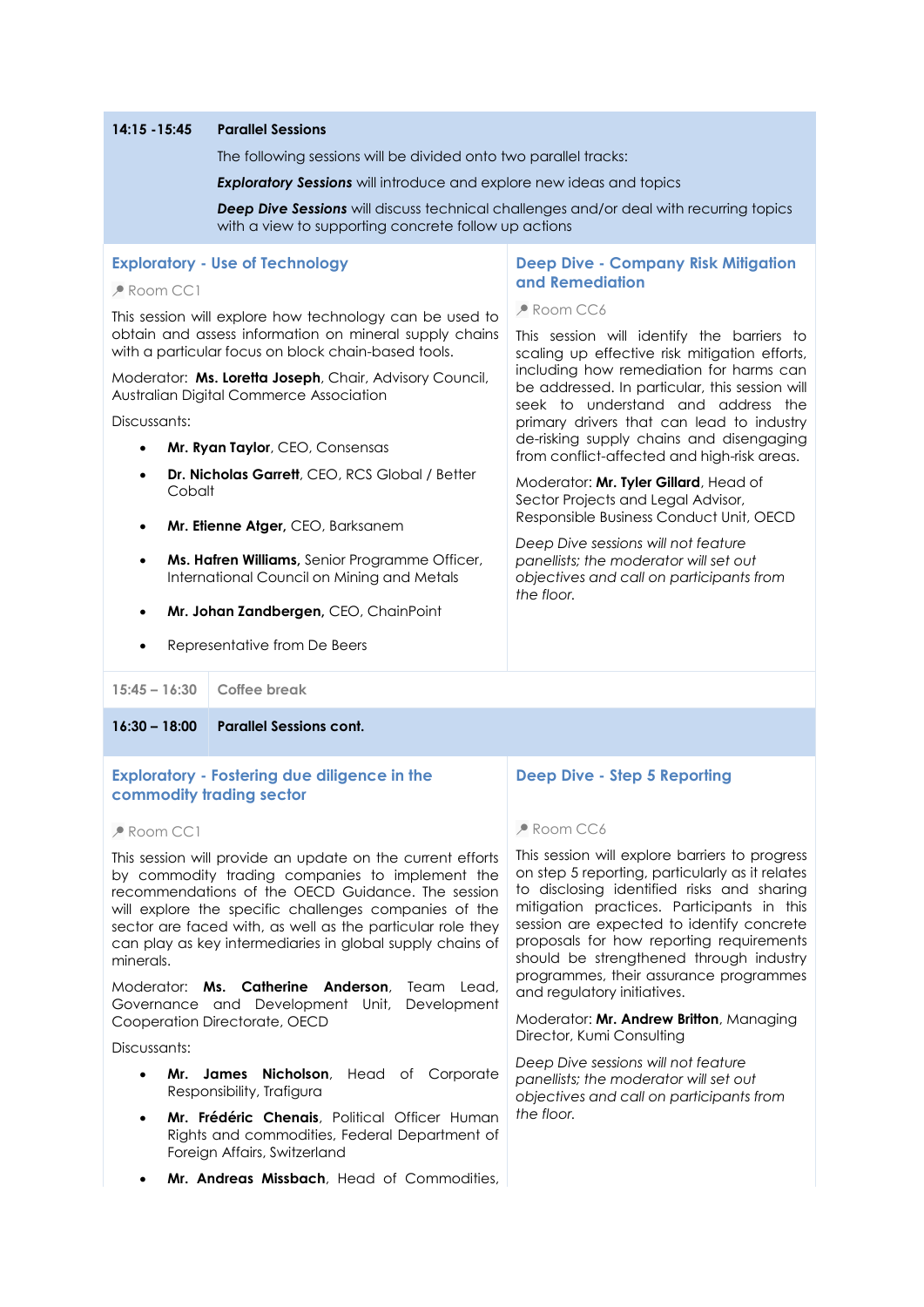Trade and Finance, Joint Managing Director, Public Eye

 **Dr. Nina Eggert**, CSR Officer, Swiss Trading and Shipping Association (STSA)

# **DAY 3: THURSDAY, 19 APRIL 2018**|**Country-level discussion**

| $9:00 - 12:45$       | Peer-learning from consuming countries and trading hubs                                                                                                                                                                                  |
|----------------------|------------------------------------------------------------------------------------------------------------------------------------------------------------------------------------------------------------------------------------------|
| $9:00 - 10:30$       | <b>Regulatory and Policy Developments</b>                                                                                                                                                                                                |
| $\triangle$ Room CC1 | This session will update participants on the latest developments in the drafting or<br>implementation of due diligence-based regulations as well as other government<br>policies that are relevant to responsible mineral supply chains. |
|                      | Moderator: Ms. Cristina Tebar Less, Head of the Responsible Business Conduct Unit,<br>DAF, OECD                                                                                                                                          |
|                      | Discussants:                                                                                                                                                                                                                             |
|                      | Ambassador Geneviève Jean-van Rossum, Special Representative for<br>$\bullet$<br>Bioethics and Responsible Business, Ministry of Foreign Affairs, France                                                                                 |
|                      | Mr. Marten Westrup and Ms. Julie Timon, Energy and Raw Materials, DG Trade,<br>$\bullet$<br>European Commission                                                                                                                          |
|                      | <b>Mr. Frédéric Chenais</b> , Swiss Federal Department of Foreign Affairs, Political<br>$\bullet$<br>Directorate, Human Security Division                                                                                                |
|                      | <b>Ms. Pamela Fierst-Walsh</b> , Senior Advisor on Conflict Minerals & U.S. Kimberley<br>$\bullet$<br>Process Representative, United States                                                                                              |
|                      | Ambassador Ambeyi Ligabo, Director for the Democracy and Good<br>$\bullet$<br>Governance Programme, ICGLR                                                                                                                                |
|                      | <b>Mr. Carlos Cante</b> , Vice Minister of Mines, Colombia<br>$\bullet$                                                                                                                                                                  |
| $10:30 - 11:15$      | Coffee break                                                                                                                                                                                                                             |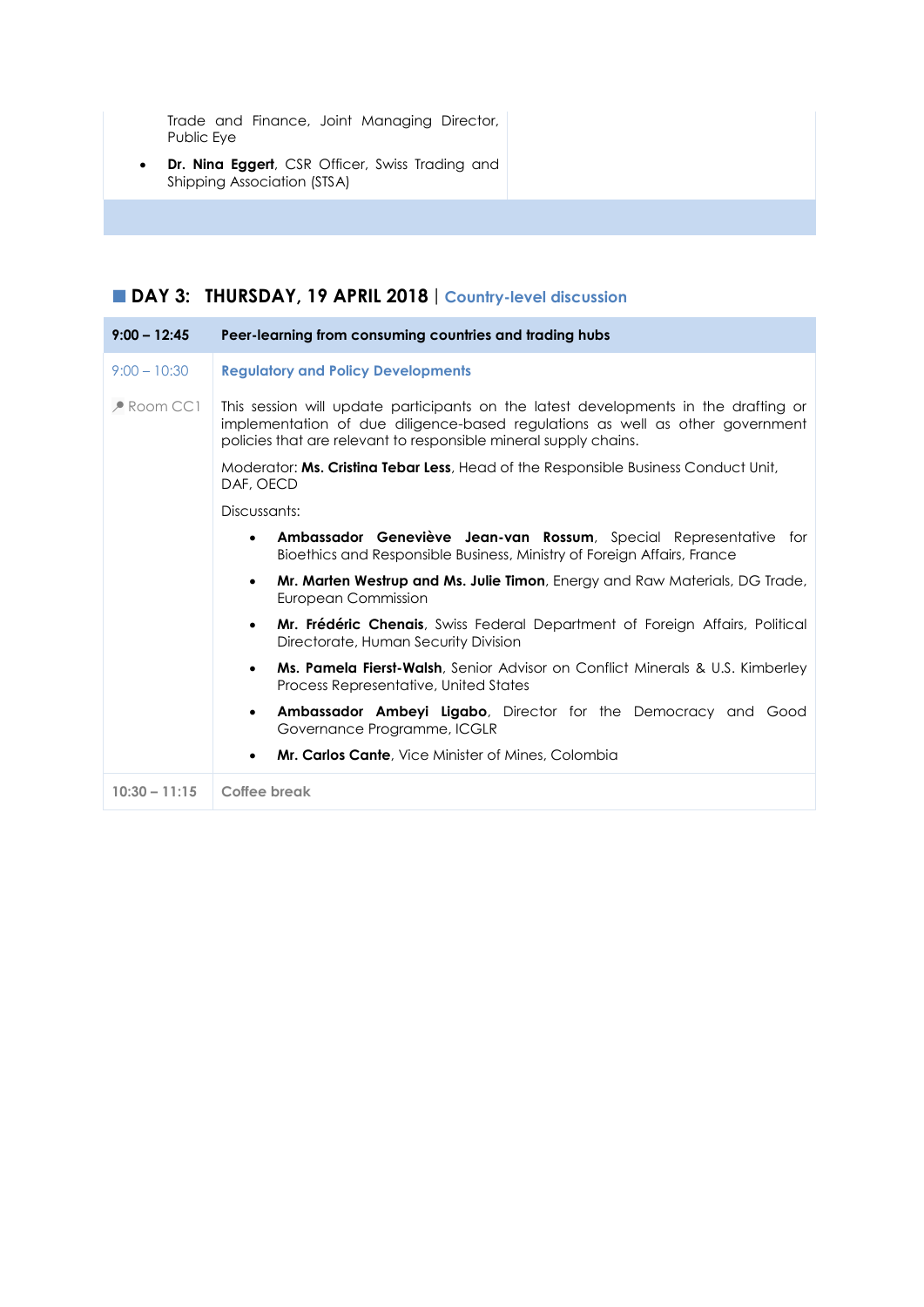| $11:15 - 12:45$<br><b>Parallel sessions: Country-level monitoring/Customs sessions</b>                                                                                                                                                                                                                                                                                 |                                                                                                                                                                                                                                                                                                                                                                                                                     |
|------------------------------------------------------------------------------------------------------------------------------------------------------------------------------------------------------------------------------------------------------------------------------------------------------------------------------------------------------------------------|---------------------------------------------------------------------------------------------------------------------------------------------------------------------------------------------------------------------------------------------------------------------------------------------------------------------------------------------------------------------------------------------------------------------|
| <b>Exploratory - Enhancing customs capacities to</b><br>combat the illicit flow of mineral resources                                                                                                                                                                                                                                                                   | Deep Dive - Monitoring of Guidance uptake and<br>promotion by Adherent Governments                                                                                                                                                                                                                                                                                                                                  |
| Room CC1                                                                                                                                                                                                                                                                                                                                                               | Room CC6                                                                                                                                                                                                                                                                                                                                                                                                            |
| This session will provide an opportunity to discuss<br>the challenges relating to customs verification of<br>minerals exports and imports. The session will<br>introduce the audience to a project aiming at<br>verification<br>developing<br>$\alpha$<br>customs<br>portal,<br>designed to support control procedures for<br>customs agencies in importing countries. | Governments adhering to the Recommendation<br>of the OECD Council on the Due Diligence<br>Guidance are committed to "ensure the widest"<br>possible dissemination of the Guidance and its<br>active use" by stakeholders. This session will seek<br>to provide practical insight into the ways<br>governments can monitor implementation of the<br>Guidance by companies operating in or from<br>their territories. |
| Moderator: Ms. Joanne Lebert, Executive Director,<br><b>IMPACT</b>                                                                                                                                                                                                                                                                                                     |                                                                                                                                                                                                                                                                                                                                                                                                                     |
| Presenter: Mr. Aasmund Andersen, Managing<br>Director, Revenue Development Foundation                                                                                                                                                                                                                                                                                  | Moderator: Ms. Ana Novik, Head, Investment<br>Division, OECD                                                                                                                                                                                                                                                                                                                                                        |
| Discussants:                                                                                                                                                                                                                                                                                                                                                           | Deep Dive sessions will not feature panellists; the<br>moderator will set out objectives and call on                                                                                                                                                                                                                                                                                                                |
| Malmo,<br>Civil<br>Jerry<br>Director,<br>Mr.<br>$\bullet$<br>Enforcement<br>Division,<br>Office<br>of<br>International Trade, US Customs<br>and<br><b>Border Protection</b>                                                                                                                                                                                            | participants from the floor.                                                                                                                                                                                                                                                                                                                                                                                        |
| Mr. Alusine Timbo,<br>Director of Mines,<br>$\bullet$<br>National Minerals Agency, Sierra Leone                                                                                                                                                                                                                                                                        |                                                                                                                                                                                                                                                                                                                                                                                                                     |
| Mr. Collins Anim-Sackey, Head of Policy<br>$\bullet$<br>Planning,<br>Minerals Commission<br>and<br>Ghana                                                                                                                                                                                                                                                               |                                                                                                                                                                                                                                                                                                                                                                                                                     |
| Mr. Rami Shakarchi, Managing Director,<br>$\bullet$<br><b>Emirates Gold DMCC</b>                                                                                                                                                                                                                                                                                       |                                                                                                                                                                                                                                                                                                                                                                                                                     |
| $12:45 - 14:15$<br>Lunch break                                                                                                                                                                                                                                                                                                                                         |                                                                                                                                                                                                                                                                                                                                                                                                                     |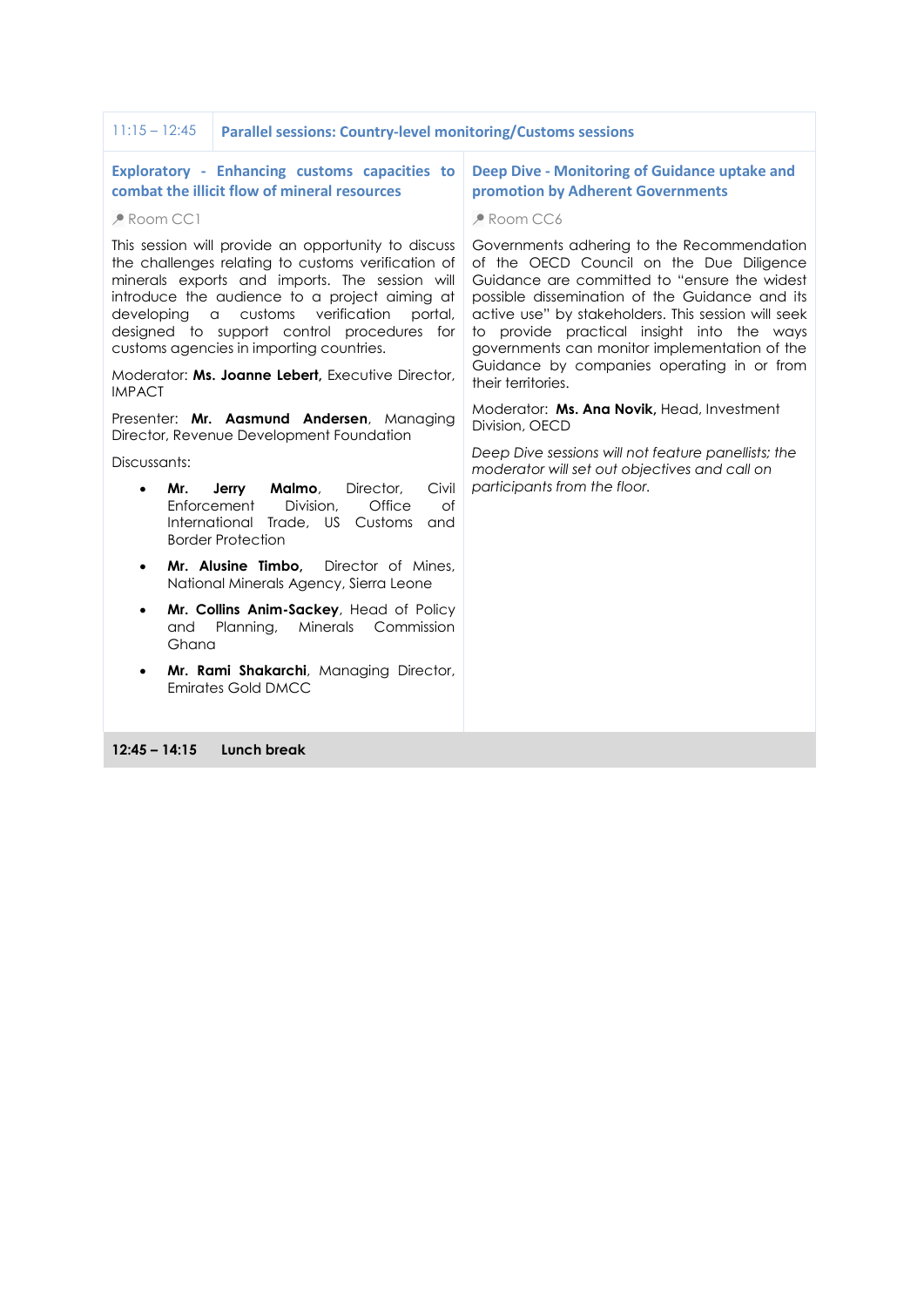# **14:15 – 15:45 Country/Regional breakouts**

#### 14:15 – 15:45 **West Africa Colombia**

| $14:15 - 15:45$ | <b>West Africa</b>                                                                                                                                                                                                                                                                                                        | Colombia                                                                                                                                                                                                                                                                                                                                      | <b>Central Africa</b>                                                                                                                                                           |
|-----------------|---------------------------------------------------------------------------------------------------------------------------------------------------------------------------------------------------------------------------------------------------------------------------------------------------------------------------|-----------------------------------------------------------------------------------------------------------------------------------------------------------------------------------------------------------------------------------------------------------------------------------------------------------------------------------------------|---------------------------------------------------------------------------------------------------------------------------------------------------------------------------------|
|                 | Room CC6                                                                                                                                                                                                                                                                                                                  | Auditorium                                                                                                                                                                                                                                                                                                                                    | Room CC1                                                                                                                                                                        |
|                 | In 2017 several countries in<br>the<br>region<br>have<br>promoted<br>the<br>OECD<br>Guidance and sought to<br>implement it domestically.<br>This session will reflect on<br>national initiatives<br>and<br>efforts focusing mostly on<br>gold, and discuss key<br>challenges and obstacles<br>for responsible sourcing in | This session will discuss<br>three<br>Оf<br>areas<br>cooperation between the<br><b>OECD</b><br>Colombia,<br>and<br>namely reforms to the<br>single registry system in the<br>mining sector, mine site risk<br>monitoring and capacity<br>building of stakeholders in-<br>country.<br>Moderator: Ms. Froukje<br><b>Boele</b> , Policy Analyst, | The purpose of this session<br>will be to delve into security<br>challenges for operators in<br>the Great Lakes region and<br>implications for responsible<br>sourcing efforts. |
|                 |                                                                                                                                                                                                                                                                                                                           |                                                                                                                                                                                                                                                                                                                                               | Moderator:<br>Ms.<br>Donata<br>Garassi, Director,<br>Political<br>Affairs, Office of the Special<br>Envoy of the Secretary-<br>General for the Great Lakes                      |
|                 | the region.                                                                                                                                                                                                                                                                                                               |                                                                                                                                                                                                                                                                                                                                               | Region                                                                                                                                                                          |
|                 | Moderator: Mr. Terah de<br>Jong, Country Director,                                                                                                                                                                                                                                                                        | <b>OECD</b>                                                                                                                                                                                                                                                                                                                                   | Discussants:                                                                                                                                                                    |
|                 | PRADD II, Ivory Coast                                                                                                                                                                                                                                                                                                     | Discussants:                                                                                                                                                                                                                                                                                                                                  | Mr. John Kanyoni, Vice-                                                                                                                                                         |
|                 | Presenter: Mr. Roberto<br>Sollazzo, Consultant                                                                                                                                                                                                                                                                            | Mr. Carlos Cante, Vice<br>Minister of Mines,<br>Colombia                                                                                                                                                                                                                                                                                      | president, Chamber of<br>Mines, Féderation des<br>Entreprises du Congo (FEC)                                                                                                    |
|                 | Discussants:                                                                                                                                                                                                                                                                                                              | Mr. Leonardo Guiza,                                                                                                                                                                                                                                                                                                                           |                                                                                                                                                                                 |
|                 | Mr. Adama Sangaré,<br>Head of the Industry and<br>Mines Department,                                                                                                                                                                                                                                                       | Colombian Mining<br>Observatory (OCMI),<br>University of Rosario                                                                                                                                                                                                                                                                              | Mr. Kakese Vinalu,<br>Coordinator for the ICGLR,<br>Democratic Republic of                                                                                                      |
|                 | Liptako-Gourma Authority                                                                                                                                                                                                                                                                                                  | Ms. Natalia Uribe,                                                                                                                                                                                                                                                                                                                            | Congo                                                                                                                                                                           |
|                 | Mr. Mamadou Barry,<br>Senior Mining Specialist,<br><b>Energy and Extractives</b><br>Global Practice, World<br><b>Bank Group</b><br>Mr. Rahul Gupta, Director                                                                                                                                                              | Standards Coordinator,<br>Alliance for Responsible<br>Mining (ARM)                                                                                                                                                                                                                                                                            | Mr. Zobel Behalal, UN Group<br><b>Experts</b><br>of<br>on<br>the<br>Democratic Republic of the                                                                                  |
|                 |                                                                                                                                                                                                                                                                                                                           | Mr. Alejandro Esponda,<br>Vice President, Universal<br><b>Precious Metals</b>                                                                                                                                                                                                                                                                 | Congo<br>Ms. Sophia Pickles, Senior                                                                                                                                             |
|                 |                                                                                                                                                                                                                                                                                                                           |                                                                                                                                                                                                                                                                                                                                               | Campaigner, Global                                                                                                                                                              |
|                 | and Founding member,<br><b>Bullion Federation of India</b>                                                                                                                                                                                                                                                                | Ms. Senides Lucumi,                                                                                                                                                                                                                                                                                                                           | Witness                                                                                                                                                                         |
|                 | Ms. Koné Nontihès,<br>Coordinator of the human<br>rights violations<br>observatory, Association<br>for the protection of<br>human rights, Ivory Coast                                                                                                                                                                     | Asociación de Mujeres<br>Seleccionadoras y<br>Luchadoras por la Paz del<br>Municipio de Suárez,<br>ASOMUSELUPAZ                                                                                                                                                                                                                               | Mr. Mickaël Daudin,<br>Program Manager, ITSCI<br>Program, Pact                                                                                                                  |
| $15:45 - 16:30$ | <b>Coffee break</b>                                                                                                                                                                                                                                                                                                       |                                                                                                                                                                                                                                                                                                                                               |                                                                                                                                                                                 |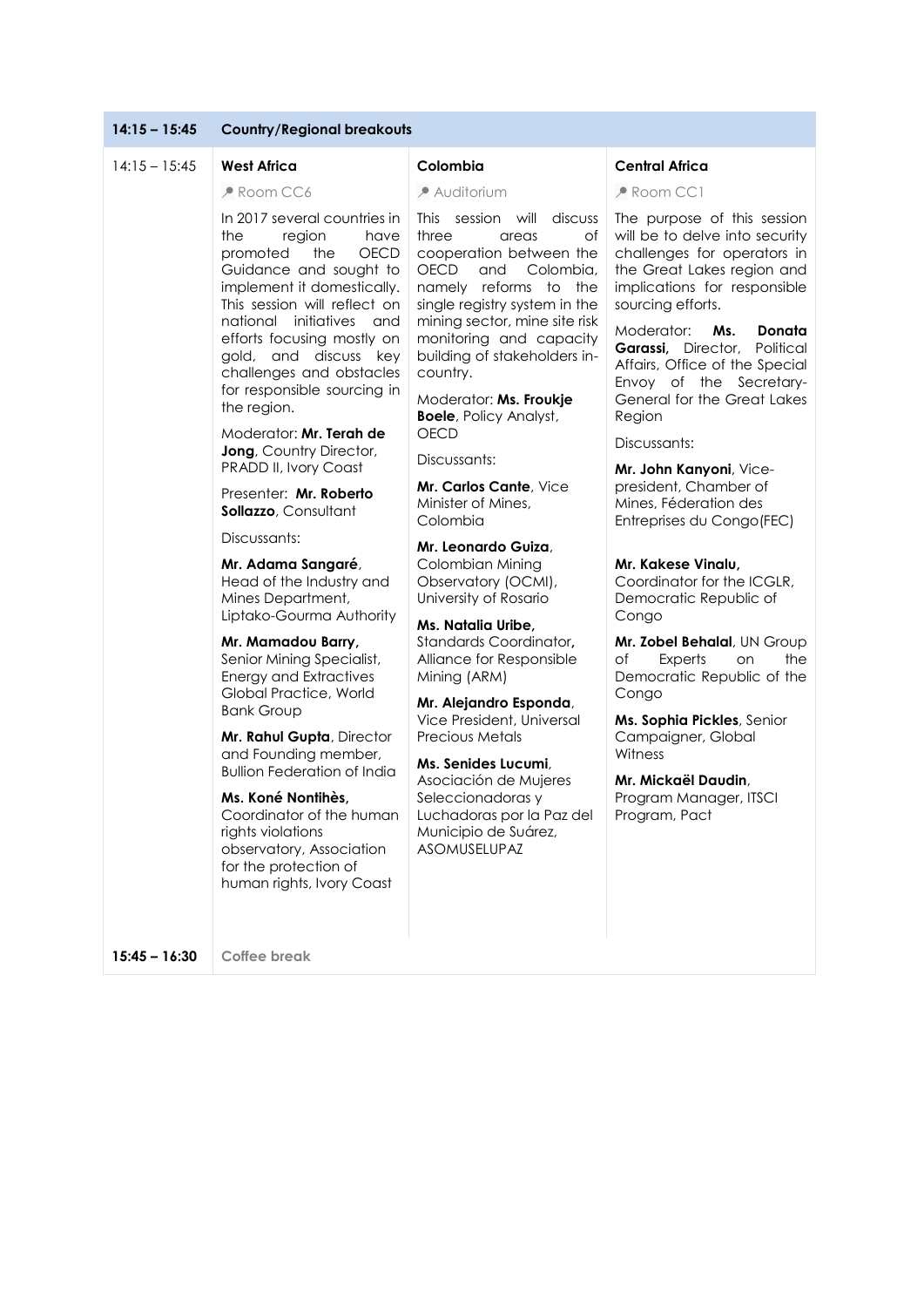| $16:30 - 18:00$             | Mine site monitoring and mining service agencies: exchanging experiences from<br>producing countries                                                                                                                                                                                                                                                                                                                                                                                                                                                                                                                                                                                                                                                                                                                                                                                                                                                                                                                                                                                                                                                                           |
|-----------------------------|--------------------------------------------------------------------------------------------------------------------------------------------------------------------------------------------------------------------------------------------------------------------------------------------------------------------------------------------------------------------------------------------------------------------------------------------------------------------------------------------------------------------------------------------------------------------------------------------------------------------------------------------------------------------------------------------------------------------------------------------------------------------------------------------------------------------------------------------------------------------------------------------------------------------------------------------------------------------------------------------------------------------------------------------------------------------------------------------------------------------------------------------------------------------------------|
| $16:30 - 18:00$<br>Room CC1 | The aim of this session is to allow sharing of experiences, lessons learned and<br>challenges encountered between producing countries from different geographical<br>settings on mine site risk monitoring and the role of mining service agencies.<br>Moderator:<br>Mr. Zobel Behalal, UN Group of Experts on the Democratic Republic of the<br>Congo<br>Discussants:<br>Mr. Safanto Lukendo Bulongo, Max Impact, Coalition of Civil Society<br>$\bullet$<br>Organizations in the African Great Lakes Region against the Illegal Exploitation<br>of Natural Resources (COSOC-GL)<br>Mr. Carlos Cante, Vice Minister of Mines, Colombia<br>$\bullet$<br>Mr. Paulin Besa Mutandwe Kafola, Deputy Director General, Small-Scale<br>$\bullet$<br>Mining Support and Supervision Service (SAEMAPE), Democratic Republic of<br>Congo<br>Mr. Ken Matthysen, Researcher, International Peace Information Service<br>$\bullet$<br>Mr. Salofou Trahoré, Director General, National Agency for the Supervision of<br>$\bullet$<br>Artisanal and Semi-Mechanized Mining Operations (ANEEMAS), Burkina Faso<br>Ms. Hannah Koep-Andrieu, Policy Adviser, Responsible Business Conduct unit, |
|                             | <b>OECD</b>                                                                                                                                                                                                                                                                                                                                                                                                                                                                                                                                                                                                                                                                                                                                                                                                                                                                                                                                                                                                                                                                                                                                                                    |
| $18:00 - 18:15$             | <b>Closing session</b>                                                                                                                                                                                                                                                                                                                                                                                                                                                                                                                                                                                                                                                                                                                                                                                                                                                                                                                                                                                                                                                                                                                                                         |
| $\triangle$ Room CC1        | Concluding remarks<br>Mr. Guus Houttuin, Trade Issues and Business Coordinator, European External Action<br>Service and Chair of the OECD Multi-stakeholder Steering Group                                                                                                                                                                                                                                                                                                                                                                                                                                                                                                                                                                                                                                                                                                                                                                                                                                                                                                                                                                                                     |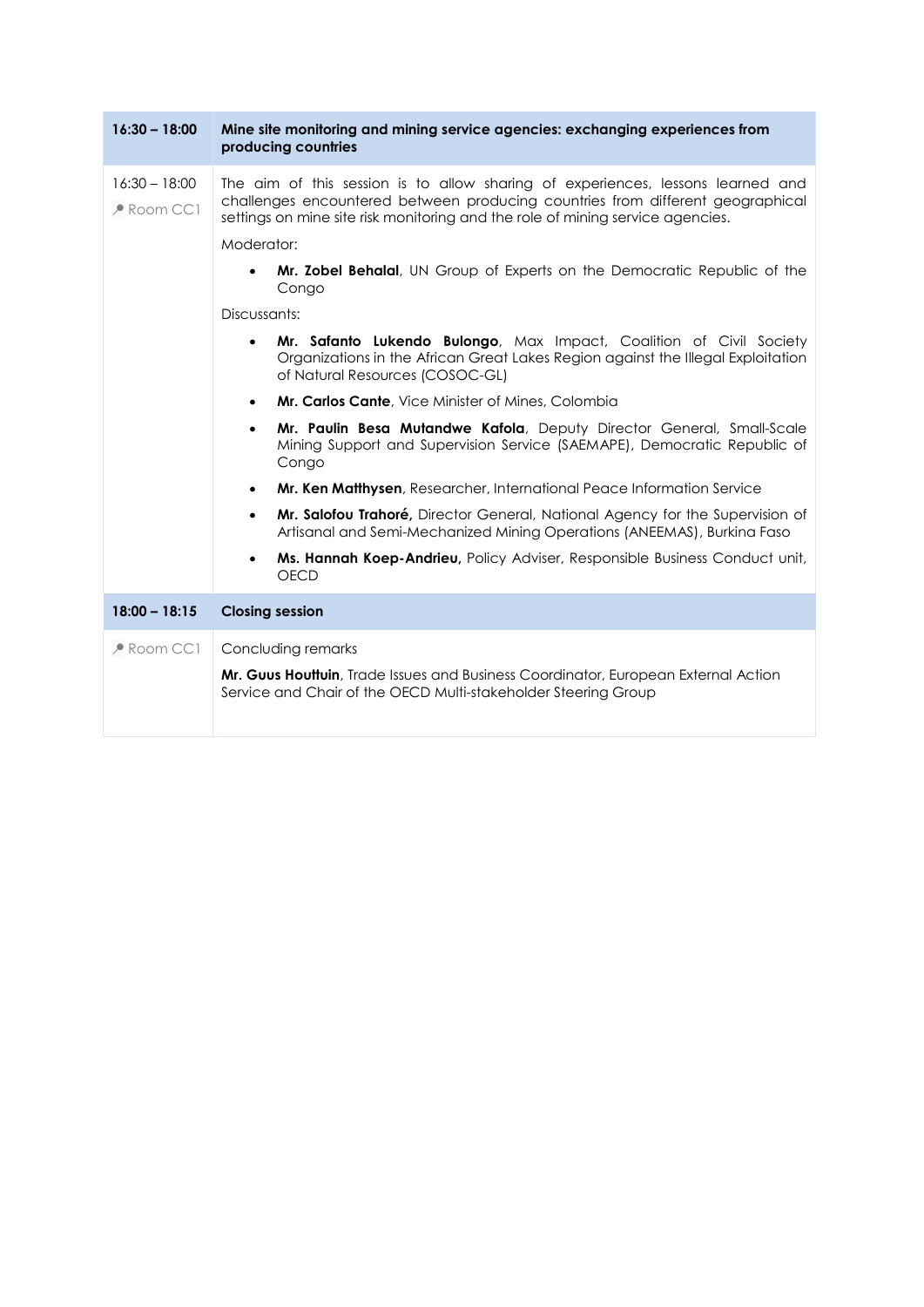# **OPEN DOOR SIDE MEETING SCHEDULE 12TH FORUM ON RESPONSIBLE MINERAL SUPPLY CHAINS**

# **MONDAY, 16 APRIL 2018**

#### **13:30 – 18:00 Industry Convening on Women's Empowerment in the Jewellery Supply Chain**

 Room CC20 This industry convening will explore opportunities to eliminate gender gaps and advance women working in the jewellery supply chain. The convening seeks to set a collective vision for improving conditions facing women workers. The gathering of industry leaders—from retailers and brands to mining companies and NGOs—will share learnings and best practices and explore concrete actions companies and partners can take to enhance women's empowerment.

Contact: Ms. Ouida Chichester, [OChichester@bsr.org](mailto:OChichester@bsr.org)

# **TUESDAY, 17 APRIL 2018**

| $12:30 - 14:00$                | <b>Civil Society Organisations Consultations</b>                                                                                                                                                                                                                                                                                                 |
|--------------------------------|--------------------------------------------------------------------------------------------------------------------------------------------------------------------------------------------------------------------------------------------------------------------------------------------------------------------------------------------------|
| Room CC6                       | Contact: Ms. Joanne Lebert, jlebert@impacttransform.org                                                                                                                                                                                                                                                                                          |
| $13:00 - 14:00$                | Institute for Economics and Peace: Understanding and Assessing Risk through the<br><b>Global Peace Index: Towards Better Risk Management</b>                                                                                                                                                                                                     |
| $\triangle$ Room<br>Auditorium | This lunch presentation will focus on how companies can better understand and<br>assess the likelihood of major risks such as conflict as well as how to mitigate the risk of<br>these events occurring. A measurement of peace can give strong insights for risk<br>management relevant and meaningful for supply chain due diligence purposes. |
|                                | The Institute for Economics and Peace has developed a risk model to predict future<br>changes in the Global Peace Index (GPI). The GPI is used as the key variable to<br>measure large deteriorations in peace as it captures a comprehensive and objective<br>measure of violence, conflict and societal safety and security.                   |
|                                | The presentation and discussion will in particularly show the relationship between<br>levels of resilience and vulnerability, hence it will look closely at the deteriorations in<br>peace in conflict-affected and high-risk areas and start comparing the measures in<br>sourcing areas to explore this relationship further.                  |
|                                | Contact: Mr. Marcel Smits, msmits@economicsandpeace.org                                                                                                                                                                                                                                                                                          |
| $14:30 - 16:30$                | Responsible Cobalt Initiative open consultation with stakeholders                                                                                                                                                                                                                                                                                |
| $\triangle$ Room CC18          | Contact: Mr. Guangxin Wang, <i>gxwang@global-rci.org</i>                                                                                                                                                                                                                                                                                         |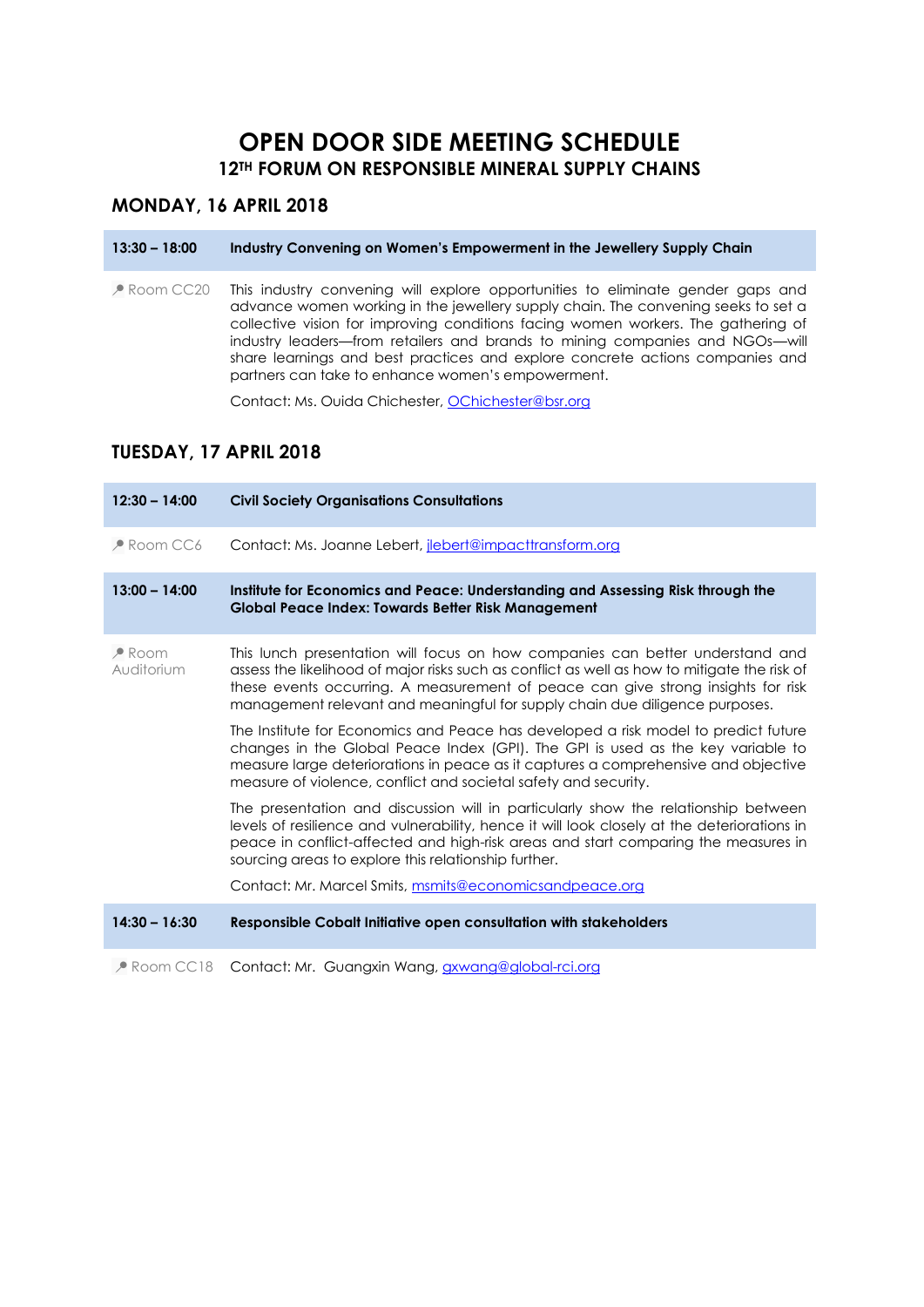# **WEDNESDAY, 18 APRIL 2018**

**13:30 – 18:00 Levin Sources: ICGLR Regional Certification Mechanism Revision Consultation** 

**P** Room E Levin Sources an[d Responsible Trade](https://levinsources.us3.list-manage.com/track/click?u=7ce7675a06a01c5328d0f6cd0&id=a0cc1aa6a7&e=ffd55e5a65) are presenting the methodology for the International Conference on the Great Lakes Region (ICGLR) Regional Certification Mechanism (RCM) revision process and soliciting feedback from participants on the initial proposed revisions. We are specifically looking for inputs from civil society, government, and private sector stakeholders.

> These sessions precede the official consultation period that is taking place from mid-May onwards and will permit the Levin Sources and Responsible Trade consultancy team to sense check and, where appropriate, modify version 1 of the revised manual. We will be considering, amongst other things:

- The roles and responsibilities in due diligence and compliance under the RCM
- Opportunities to enhance the efficiency and credibility of the RCM
- Self-financing of the RCM
- Other barriers impacting RCM implementation

There will be three RCM revision 'information sessions' for the aforementioned stakeholder groups. The sessions will be broken down as follows:

- 1) Civil Society stakeholders 13:30 15:00
- 2) Government stakeholders 15:00 16:30
- 3) Private Sector stakeholders 16:30 18:00

Contact: Mr. Adam Rolfe[, adam.rolfe@levinsources.com](mailto:adam.rolfe@levinsources.com)

#### **13:00 – 14:30 Responsible Mining Index launch**

 Room Auditorium The Responsible Mining Index focuses on mine sites, as the first link in the value chain for minerals and metals. The results of the RMI 2018 report covers the Economic, Environmental, Social and Governance policies and practices for 30 large scale mining companies, operating over 700 mines, in 40 different countries.

Contact: Ms. Helene Piaget, helene.piaget@responsibleminingindex.org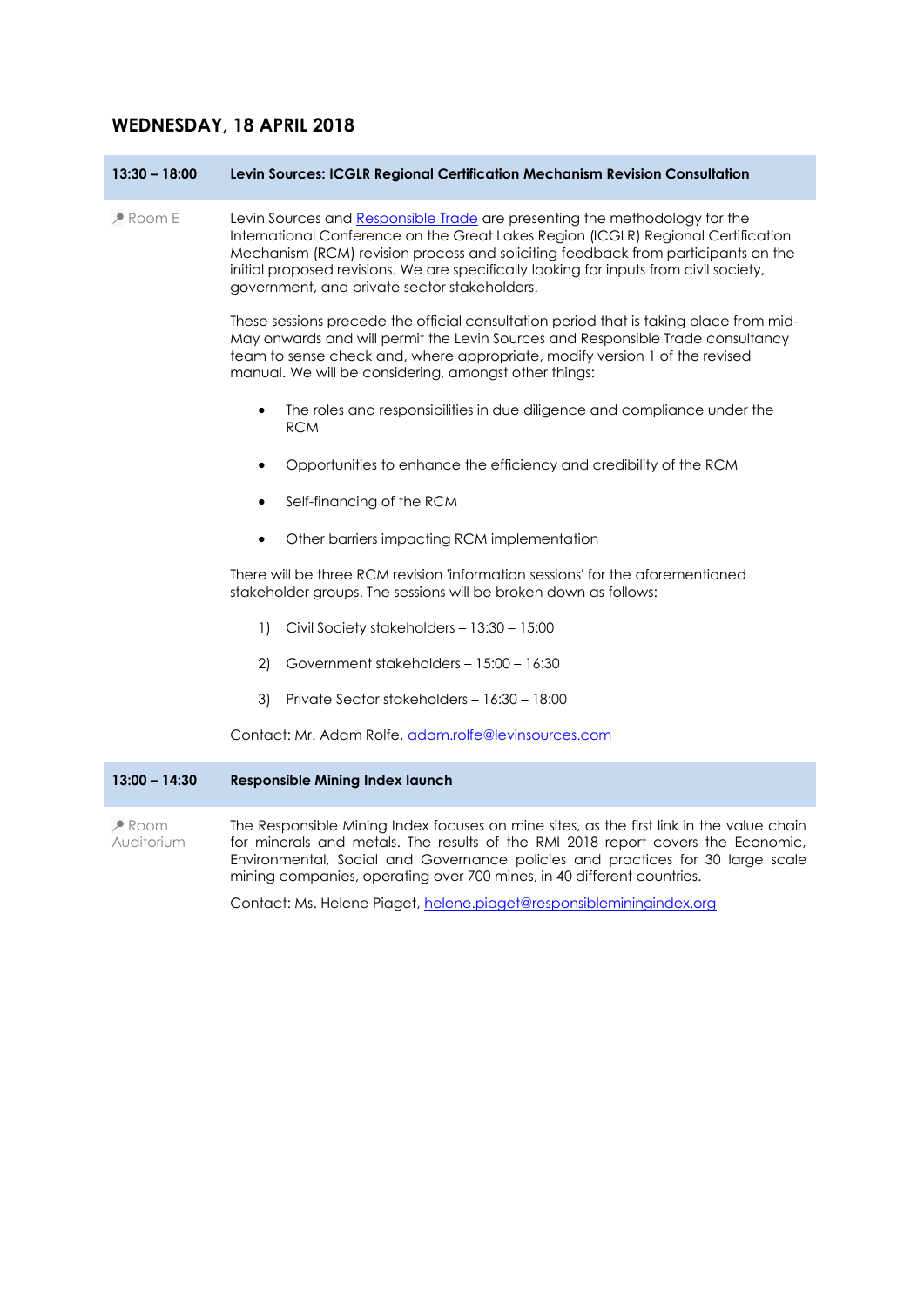# **THURSDAY, 19 APRIL 2018**

**09:00 – 10:30 RCS Global: Better Cobalt introduction Initiative and presentation** 

**P** Room CC16 Contact: Mr. Sam Hardy - [sam@rcsglobal.com](mailto:sam@rcsglobal.com)

#### **11:00 – 13:00 ARM / Resolve: Consultation on the CRAFT Standard**

 Room CC18 The Code of Risk mitigation for Artisanal and small-scale mining engaging in Formal Trade (CRAFT) seeks to bring more legitimate artisanal gold to market by helping ASM producers to demonstrate and document conformity with OECD's Due Diligence guidance, while assessing and promoting progress on other important environmental and social risks. Drafted with guidance from a multi-stakeholder Standards Committee and Advisory Group, the draft code is currently under broad public consultation until 26 April.

> The developers of the code are hosting an in-person consultation to answer questions and discuss potential approaches to addressing the feedback received to date.

Contact: Ms. Taylor Kennedy, tkennedy@resolve.org

#### **11:15 – 12:45 RMI: Due Diligence Tools Update**

 Room CC16 Join us for a discussion of RMI's revised standards and supply chain risk assessment tools.

Register[: Click here to register for this event](https://rba.swoogo.com/RMI_Due_Dilligence_Tools_Paris2018)

Contact: Ms. Michele Bruelhart - [mbruelhart@responsiblebusiness.org](mailto:mbruelhart@responsiblebusiness.org)

#### **11:30 – 14:30 Responsible Artisanal Gold Solutions - Virtual reality film on artisanal and small-scale gold mining**

 Room FR Bilat 2 This experience offers a novel look inside the story of responsible artisanal gold mining from the perspectives of stakeholders working on the ground to improve outcomes. It highlights the work of those involved in the USAID-funded Capacity Building for Minerals Trade "Bwenge Buchiza" project (meaning "knowledge is golden" in the local Mashi language) in South Kivu, DRC, especially members of the COOMIANGWE cooperative.

Contact: Ms. Jennifer Peyser, [jpeyser@resolve.org](mailto:jpeyser@resolve.org)

#### **14:15 – 15:15 RMI - EPRM: Preparing for the EU Regulation**

 Room CC16 Learn about EU expectations, evolving company practices and collaborative industry platforms.

#### **Register:** [Click here to register for this event](https://rba.swoogo.com/RMI_EPRM2018)

Contact: Ms. Leah Butler, [lbutler@responsiblebusiness.org;](mailto:lbutler@responsiblebusiness.org) 

Ms. Susi Huisman, susi.huisman@rvo.nl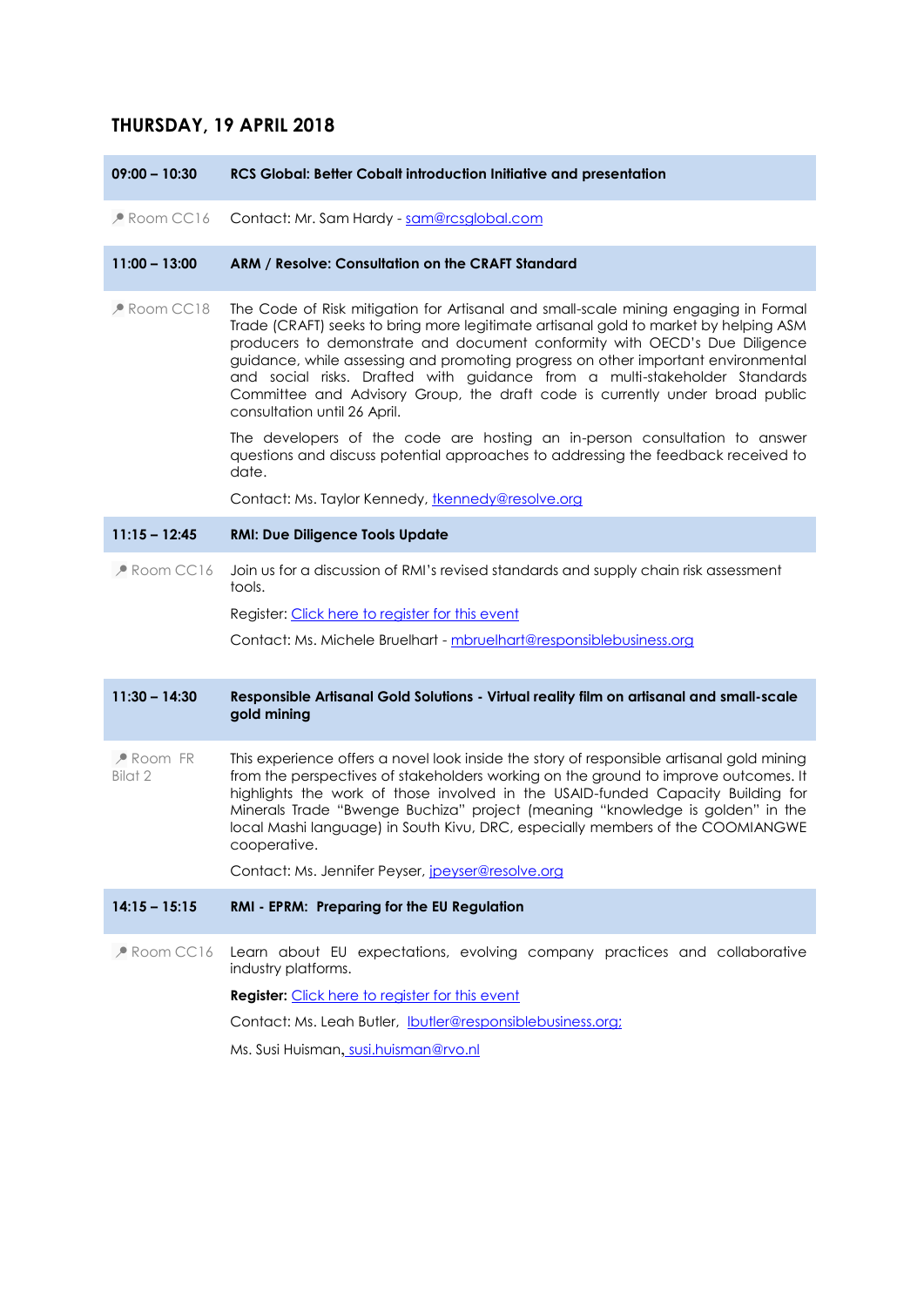| $16:30 - 18:00$ | Stopping illegal exploitation and trade of natural resources - Cutting the economic<br>lifeline of armed groups in the Great Lakes Region<br>An ICGLR and UN Office of the Special Envoy of the Great Lakes discussion                                                                                                                                                                                                                                                                                                                                                                                                          |
|-----------------|---------------------------------------------------------------------------------------------------------------------------------------------------------------------------------------------------------------------------------------------------------------------------------------------------------------------------------------------------------------------------------------------------------------------------------------------------------------------------------------------------------------------------------------------------------------------------------------------------------------------------------|
| Room CC20       | The Secretariat of the International Conference on the Great Lakes Region (ICGLR)<br>and the Office of the Special Envoy of the UN Secretary General for the Great Lakes<br>Region (O/SESG-GLR) are pleased to invite you to a 90 minutes discussion on how to<br>enhance efforts to cut the economic lifeline of armed groups in the Great Lakes<br>region by reducing the illegal exploitation and trade of natural resources. The<br>meeting will provide an opportunity to discuss on-going initiatives, explore the role of<br>different public and private sector actors, and identify some concrete follow up<br>action. |
|                 | Contact: Donata Garrasi garrasi@un.org                                                                                                                                                                                                                                                                                                                                                                                                                                                                                                                                                                                          |

# **FRIDAY, 20 APRIL 2018**

**13:00 – 14:00 Resolve: Responsible Artisanal Gold Solutions**  Room CC20 Building Momentum in Responsible Sourcing of Artisanal Gold: Experiences, Tools, and Lessons Learned from the Responsible Artisanal Gold Solutions Forum.

Contact: Ms. Jennifer Peyser, [jpeyser@resolve.org](mailto:jpeyser@resolve.org)